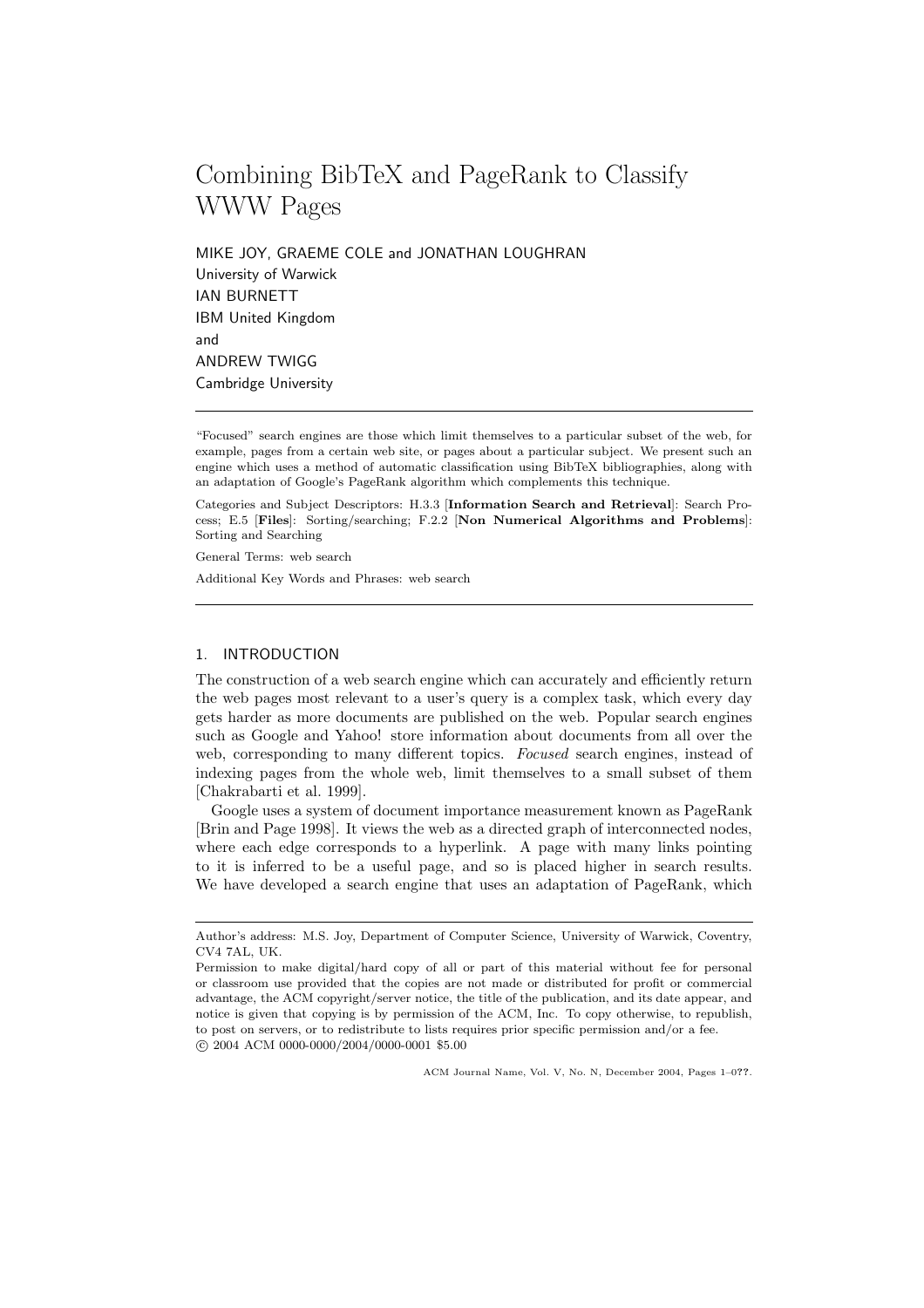weights a document's rank by its overall relevance to a particular topic. Haveliwala [Haveliwala 2003] describes a system of topic-sensitive PageRank; we present a similar system for our focused search engine.



Fig. 1. Architecture of our search engine

Figure 1 shows the architecture of our search engine. Crawlers follow links on the web, and pass the crawled resources to the classifier, described below. If the classifier considers the document relevant to computer science, which is our search engine's area of interest, then details about that web resource are indexed into the database by the indexer. The crawler is a focused one, meaning it will only follow links from those pages which were determined as "relevant" by the classifier. Details stored in the database of a relevant page include an index of words in that document, together with the attributes of the occurrences of the words, for example, the position of the word in the document, and any formatting applied to the word.

The *classifier* takes documents downloaded by the crawler and uses a *classifi*cation algorithm to determine the overall relevance of the document to the search engine's field of interest. It also determines the document's relevance to several subcategories of the field.

For our purposes, a keyword phrase is an unordered set of keywords. The job of the query engine is to take a keyword phrase and make a judgement about which subset of pages are most relevant (in some precise sense defined later) to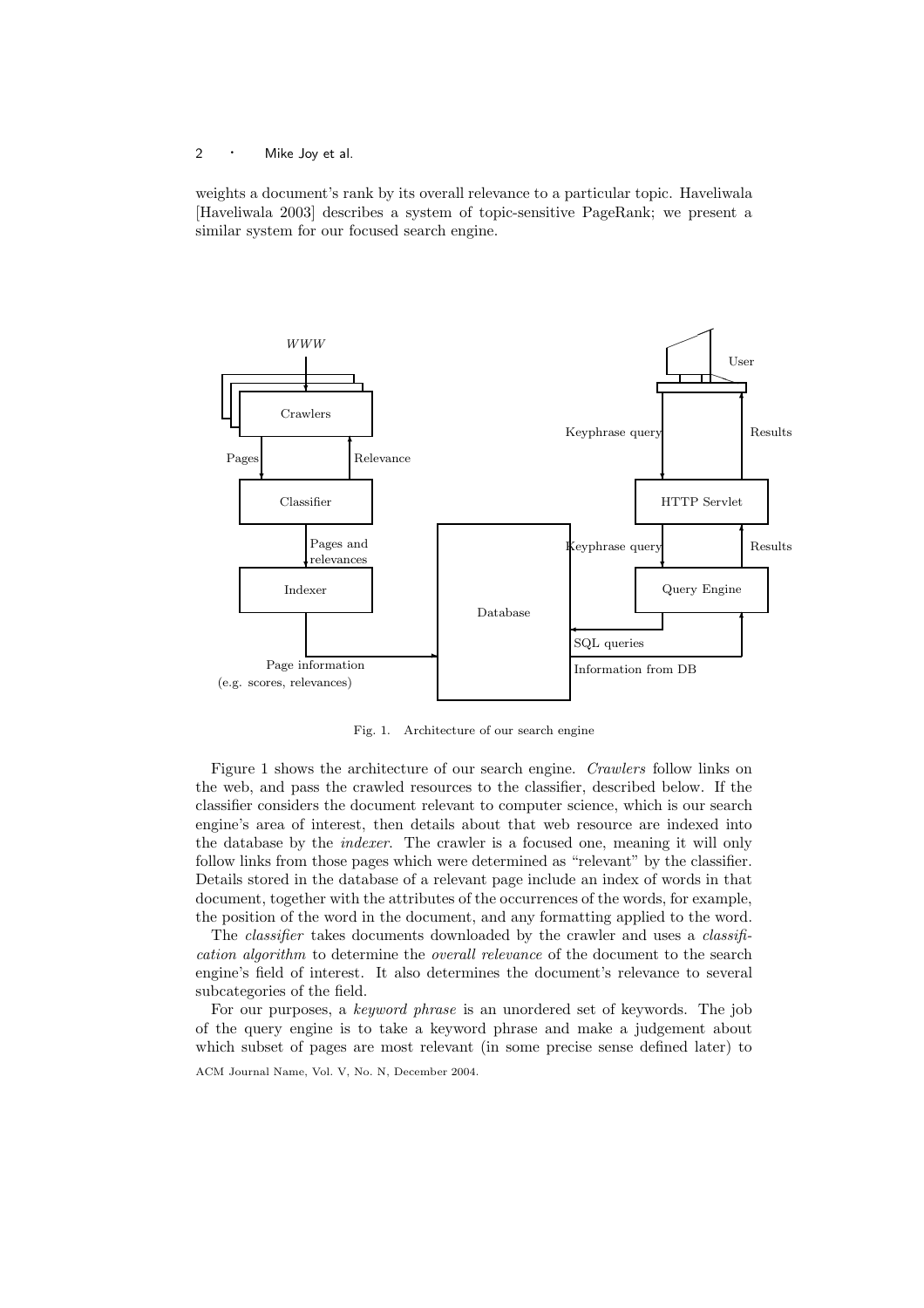the keyword phrase entered. It then returns a list of relevant documents, sorted in descending order of overall score, the algorithms for calculating which are described later.

#### 2. CLASSIFIER

The classification algorithm is based upon the use of bibliographies as a way of forming a set of training documents for the search engine to work with. These bibliographies are in the form of a BibTeX file, an electronic resource that stores entries about papers and reports which pertain to a particular topic. This means that all of the reports stored within the BibTeX file are all about the same topic, and so their use is perfect for this kind of situation. Figure 2 is an example of an entry taken from a BibTeX file (bibliography) containing UNIX papers.

```
@Article{Ellis:1980:LS,
```

```
\text{author} = "J. R. Ellis"title = "A {LISP} shell",
  journal = "j-SIGPLAN",
  volume = "15",
  number = "5",
  pages = "24--34",
  month = "may",
 year = "1980",CODEN = "SINODQ",
  ISSN = "0362-1340",
  bibdate = "Sat Apr 25 11:46:37 MDT 1998",
  acknowledgement = "ack-nhfb",
  classification = "C6140D (High level languages)",
  corpsource = "Computer Sci. Dept., Yale Univ., New Haven, CT, USA",
  keywords = "INTERLISP; LISP; shell system; UNIX system",
  treatment = "P Practical",
}
```
#### Fig. 2. Example of an entry contained within a BibTeX file

A major advantage of using BibTeX entries as the training set is that they are generally of high quality, accurate and precise, since they are written by the authors themselves.

Using the fact that each entry stored within the BibTeX file contains a list of keywords to be associated with that publication, each document indexed can be assigned a relevance based on occurrences of those keywords in the document being classified. For example, the above entry is in a UNIX bibliography. If keywords such as "shell system" or "LISP" appear in a document fetched by the crawler, then it is reasonable for the classifier to assume that the document is relevant to the UNIX category. However, before this comparison can be performed, the BibTeX files are converted into a more useful form we call a classification graph.

#### 2.1 Classification Graph

A classification graph is a layered graph built up by parsing BibTeX files. The graph is used to store the information gathered from the training documents (the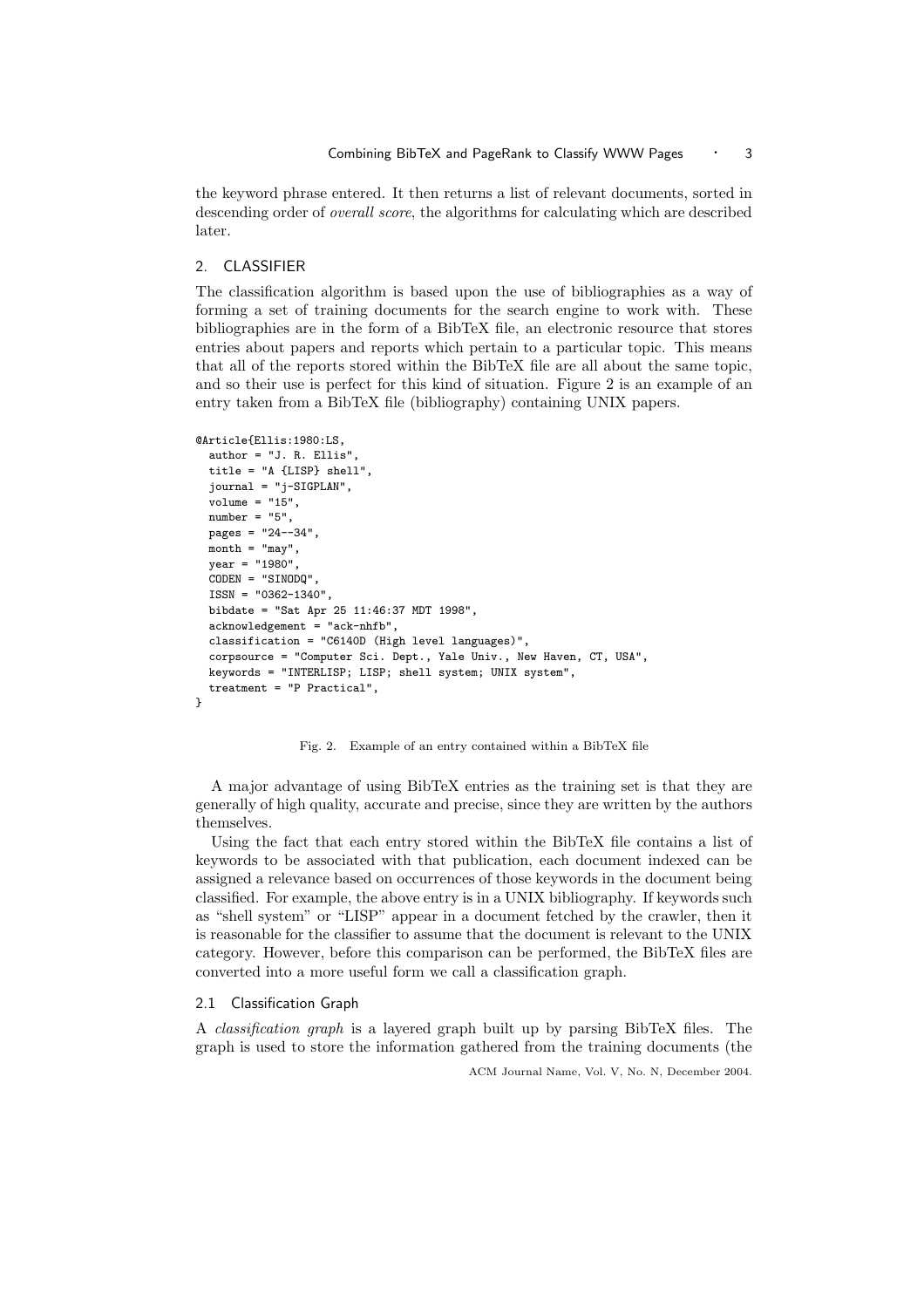BibTeX files) in a way that is convenient for the classification algorithm to use. The classification graph is a directed acyclic graph that has four different types of nodes divided into levels, as in Figure 3.



Fig. 3. Classification Graph

Level 1 (bibliography) nodes represent categories, level 2 (bibentry) nodes represent documents, level 3 nodes represent keyword phrases and level 4 nodes represent individual keywords. The edges in the graph represent the natural subset relation between each of the levels, for example, all of the keyword phrases containing a certain keyword.

The scope of a crawler is the union of all the classification graphs derived from a set of BibTeX documents, and the scope of a search can be extended by incorporating extra bibliographies. For example, given a bibliography containing papers on "optimizing Linux performance", that search scope be extended by including a classification graph of papers on "optimizing UNIX performance", and extended further by including a classification graph of papers dealing with "optimizing operating system performance".

In terms of the BibTeX files themselves, each level 1 node is a single bibliography file, each level 2 node is a publication's entry (which we will refer to as a  $BibEntry$ ), each level 3 node is a phrase taken from the list of keywords for a document, and each level 4 node is from a phrase split up into individual words.

The motivation behind splitting all of the information up in this manner is to allow a direct comparison with all the keywords taken from the document being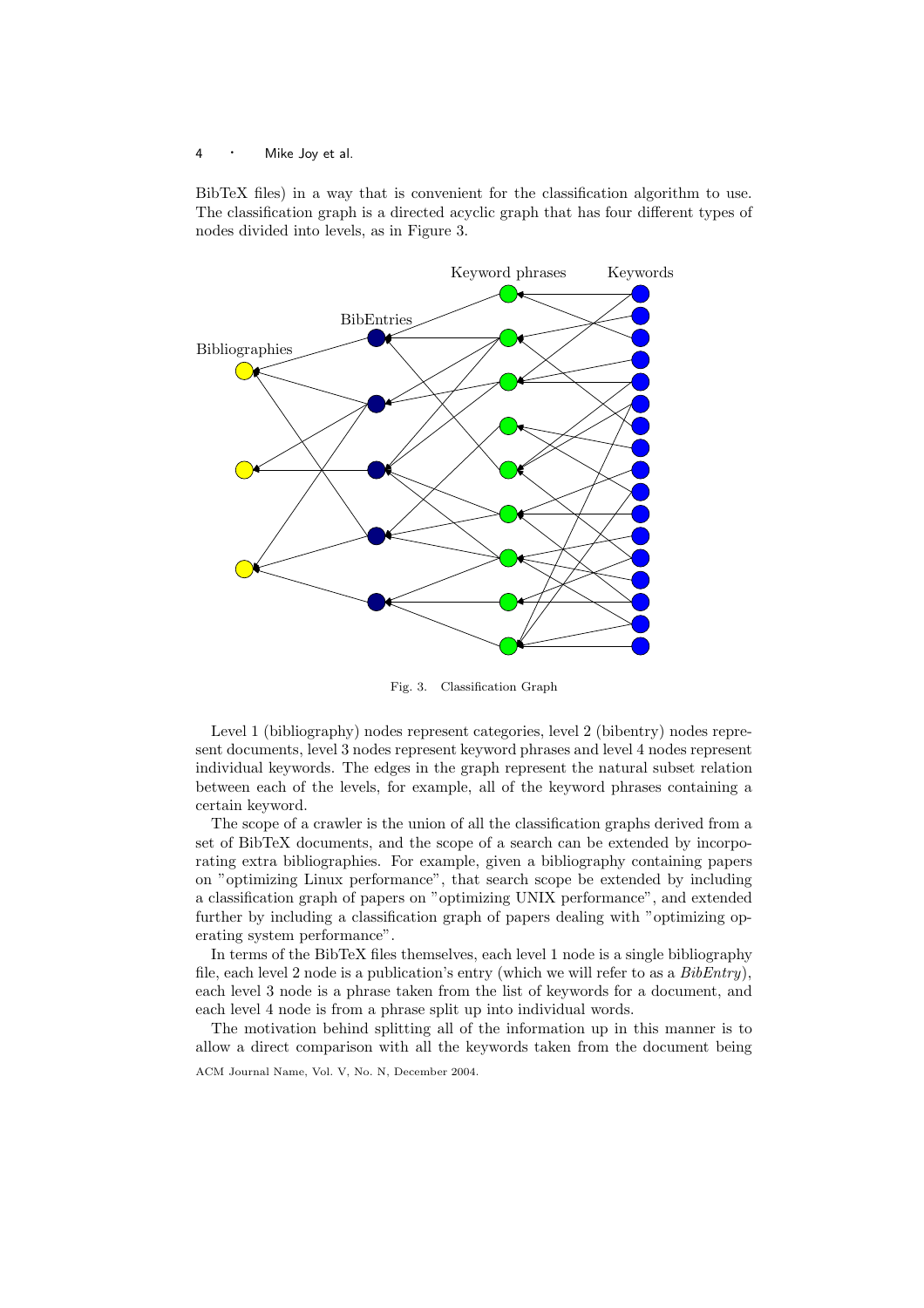classified, with the keywords taken from each the training documents, to allow a relevance for each category to be calculated.

#### 2.2 Classification Algorithm

The aim of the classification algorithm is to calculate the relevance of a given document to the previously specified categories. These categories are created using the BibTeX training documents (see figure 2). The actual input that the algorithm takes is a list of all the words stored within the document with all common words removed, and the classification graph bibGraph. This process is performed to help save space when storing the results, and to cut out any words that are not specific enough to search for during any query. Each of the keywords obtained from the document are assigned a score depending on the attributes of each occurrence of the word in the document (see section 4.1.1).

The keywords are stored in a data structure bHits, which for each keyword from the document stores count (the number of times that a word appears in the document, and score (the score of the word for each occurence). Bucketed hits are explained in greater detail in section 4.1.2, and the classification algorithm is shown in pseudocode in appendix A. The algorithm consists of five sequenced components:

- (1) Filter the keywords from the document so that only keywords that correspond to keywords from the classification graph are left. This action is performed so that only the keywords pertaining to the topic currently being used will be compared.
- (2) Filter out all of the keyword phrases that do not match the keyword phrases from the classification graph using an algorithm similar to the Phrase Matching Algorithm used by the query engine, described in section 4.1.2. The score for the phrase is equal to that generated by the Phrase Matching Algorithm.
- (3) Sum the scores of all the keywords contained in the document, for each BibEntry containing them. The score for each keyword is equal to the keyword score as previously defined multiplied by the degree of that node. This means that the more keyword phrases that a keyword appears in the highier the score of that keyword. The idea is that if a keyword is contained in more phrases, then it is more likely to be important to the category being focused upon.
- (4) Sum the scores for each BibEntry within a category to form a score for that Bibliography.
- (5) Sum the Bibliography scores to form an overall document relevance score.

## 3. AN EXTENSION TO PAGERANK

Google's PageRank algorithm [Brin and Page 1998] was modified to complement the classifier design detailed earlier. PageRank, rather than determining the relevance of a document to a particular search phrase, gives an indication of the document's *importance*, working on the principle that "a link from a page  $p$  to a page  $q$  can be viewed as an endorsement of q by  $p^{\prime\prime}$  [Dhyani et al. 2003]. To describe our algorithm, it is necessary to give a short summary of PageRank.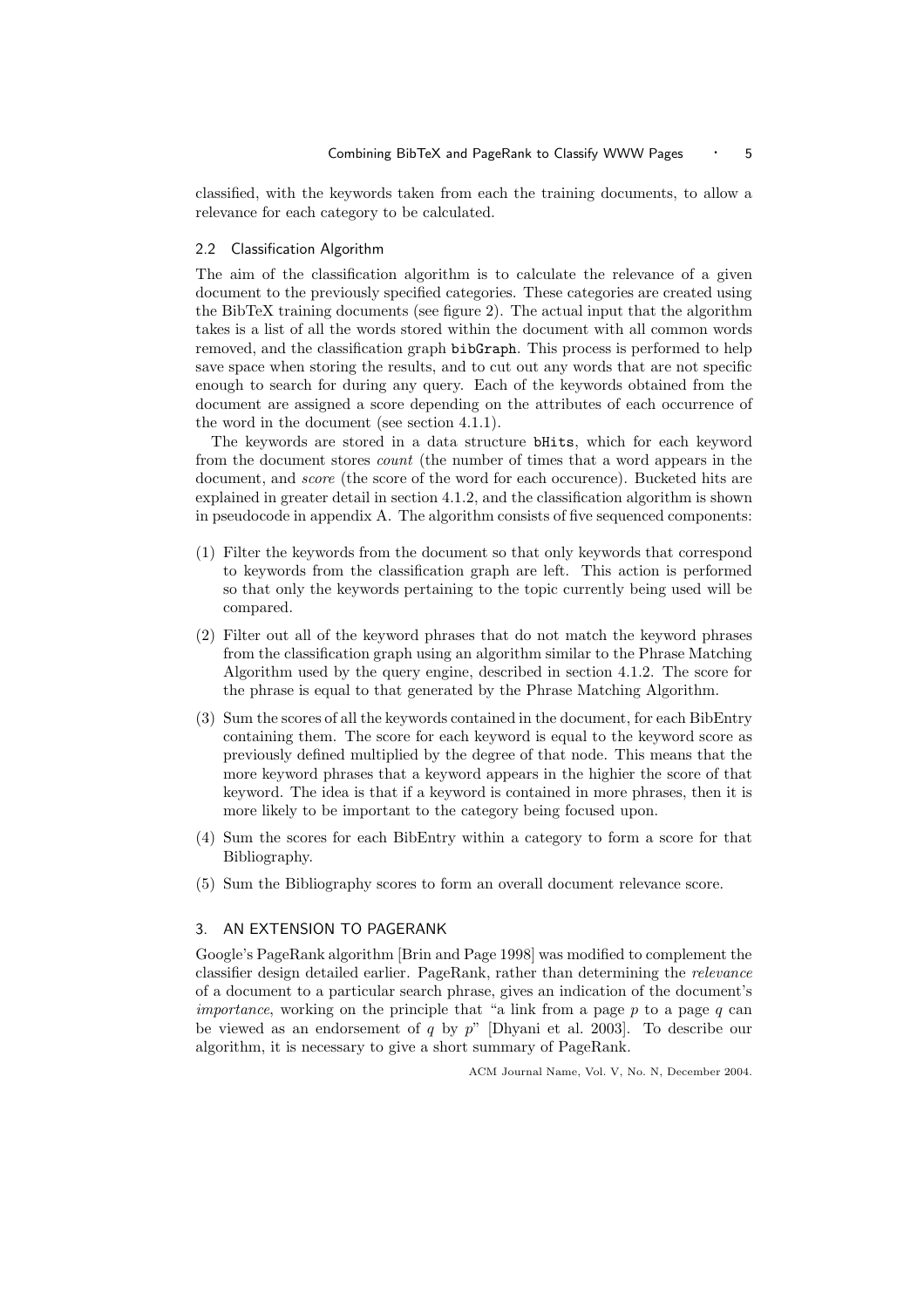#### 3.1 PageRank

The PageRank algorithm is a mathematical model of a "random surfer" who starts on one (random) page of the crawled webspace, and randomly follows links, never moving backwards. Occasionally, the random surfer stops following links and starts again on a randomly chosen page. A page's PageRank is simply a measure of the probability that this "random surfer" will, in an infinitely long walk, be at that page. The pagerank of a page p is defined as the sum of the pageranks of the pages that link to it, weighted by the outdegrees of the linking pages. Resolving this definition is done by considering the principal eigenvector of the link matrix.

To calculate the PageRanks, a directed graph is built to represent the web, in which nodes represent documents, and edges represent hyperlinks between pages. The graph has associated an  $n \times n$  transition matrix **T**, where n is the number of URLs crawled, and  $T_{ji}$  is the probability of the "random surfer" moving to page  $j$  given that it is currently on page i, readily computed by the number of links on page  $i^1$ . Power iteration is then used to calculate an approximation to the principal eigenvector of this matrix, which corresponds to the PageRanks of the documents concerned.

#### 3.2 How the extension differs

Our adaptation of PageRank maintains the main principle that a page's backward links (that is, the links pointing to the page) are most significant in determining the page's importance. However, in this extension, forward links and overall relevances (as determined by the classifier at the crawling stage) are taken into account as well.

3.2.1 Allowing the random surfer to follow backward links. It is not just the links to a page (its backlinks) that are considered when calculating the transition matrix, but also the links from the page (its forward links). Hence, the random surfer is given a "back button", as found on web browsers. Say a page  $\alpha$  links to another page  $b$ , but not vice versa. Using the normal PageRank algorithm, it is  $b$ 's backlinks that determine its importance, i.e. there is a probability that the random surfer may traverse from  $a$  to  $b$ . However, we model the probability that it may jump from b back to a.

Backward links are of course still considered more important than forward links (which actually has the effect that the random surfer is more likely to follow forward links than backward links, as is intuitive for a web surfer); if forward links were considered more important, then a website owner need only insert a large number of links to popular sites to artificially inflate their rank.

3.2.2 Allowing the random surfer to remain on the same page. We alter the graph of the web slightly by assuming that every page has a link to and from itself. This is again modifying the behaviour of the random surfer. The transition matrix T, which defines the random surfer's behaviour, represents a Markov chain; when it is time for the random surfer to make a transition, it moves from one page to

<sup>&</sup>lt;sup>1</sup>more precisely, a *damping factor* is used so that there is a small probability of the random surfer moving to a random node probably unconnected with i, so  $\mathbf{T}_{ii}$  (if there is an edge from i to j) is not simply the reciprocal of the out-degree of i. For more information, see [Brin and Page 1998].

ACM Journal Name, Vol. V, No. N, December 2004.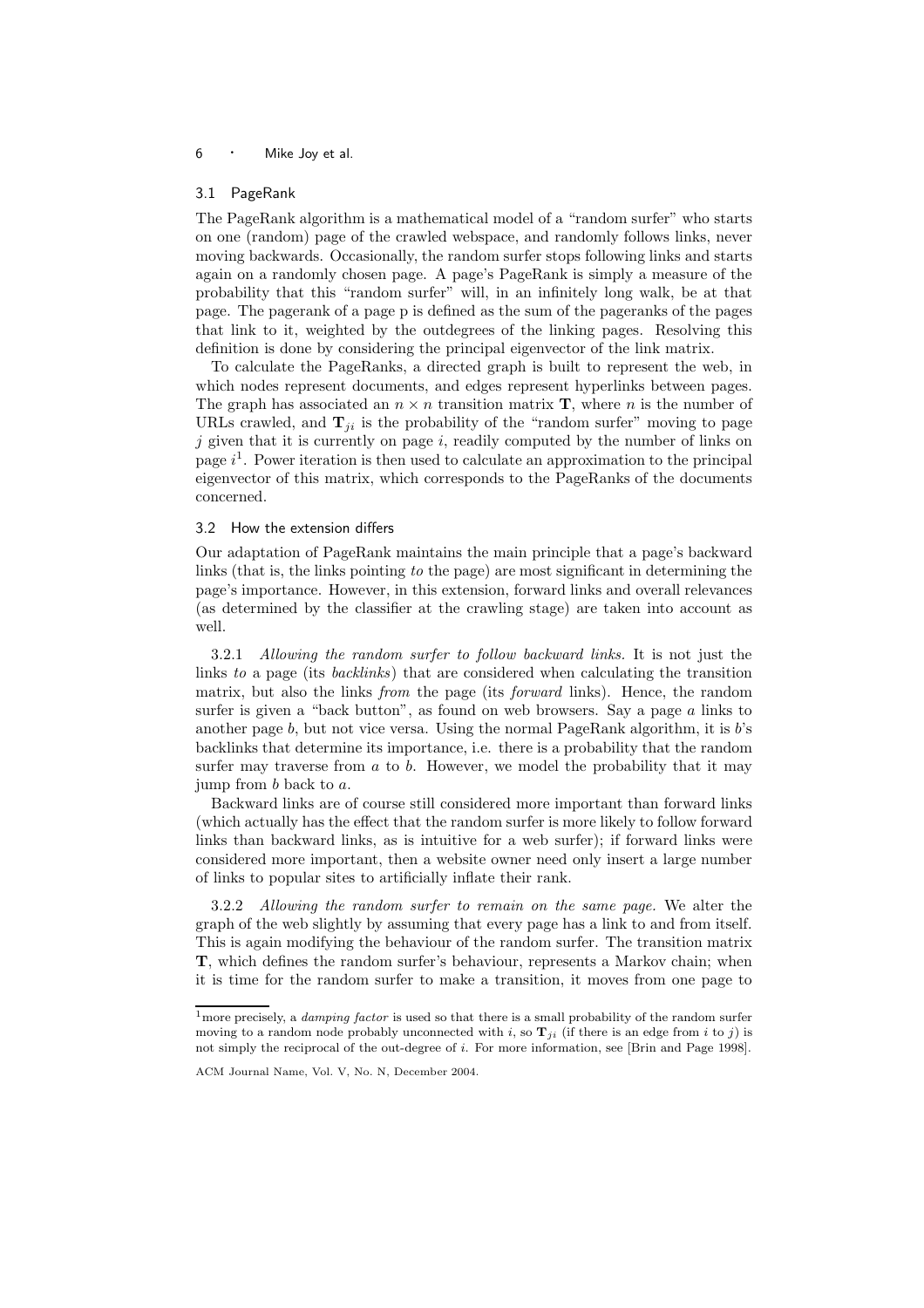another according to the probabilities in the appropriate column of the transition matrix. However, if the page is a "good" page, a user could reasonably be expected to read it for longer before clicking a link to go somewhere else. We argue that this models more accurately the behaviour of a human surfer looking for specific content (as opposed to surfing at random).

3.2.3 Considering overall relevance. In the previous paragraph, how do we define a "good" page? We cannot simply calculate the page's score with respect to some arbitrary search terms, as the ranks are calculated just after the crawling stage, before any queries are submitted to the search engine. So, we must use the overall relevance, determined by the classifier. While in PageRank, the random surfer has an equal probability of following any link it sees, in our adaptation, these probabilities are weighted by each page's overall relevance.

3.2.4 The Transition Matrix. If we consider the webspace crawled as a graph G with a set of edges E, then n (the number of rows and columns in the transition matrix  $\mathbf{T}$ ) is the number of nodes in G, denoted |G|. We assume that the random surfer has an interest in the subject of our focused crawler, hence, links to pages that were deemed relevant overall are more likely to be followed. Let the relevance of a page p be denoted  $C(p)$ ; we then use the *normalised* relevance, which expresses the relevance score as a figure between zero and one:

$$
C_{norm}(p) = \frac{C(p)}{C(p) + 1} \tag{1}
$$

This has the desirable effect that the ranks do not rely too much on the classifier's results; they rely more on the link structure of the web.

As stated earlier, our "random surfer" can follow backward links as well as forward links. It is more likely to follow forward links than backward links (thus making a page's backward links more important when determining that page's rank, as the random surfer is more likely to come from the edges pointing *into* that node), and this preference for following forward links, k, is set at 0.7 in our implementation. The exact value of k appears not to be critical.

Let us also introduce some auxiliary functions.  $F_i$  denotes the set of all pages which are linked to from page  $i$  (i's forward links) and  $B_i$  denotes the set of all pages which link to page i (i's backward links). That is, for a graph (webspace)  $G$ with a set of edges E,

$$
F_i = \{ p \in G \mid (i, p) \in E \}
$$

$$
B_i = \{ p \in G \mid (p, i) \in E \}
$$

For any two pages i and j,  $(i, j) \in E$  if and only if there is a link on page i which points to j, or if  $i = j$ . Recall that we consider every page to have a link to and from itself. Finally,  $A(i, j)$  indicates the presence of a link between two pages, as follows.

$$
A(i,j) = \begin{cases} 1 & \text{if } (i,j) \in E \\ 0 & \text{otherwise} \end{cases}
$$

PageRank uses a damping factor, which represents the probability of the random surfer not following a link, but starting again on another randomly chosen page. Our system also uses a damping factor, but for a different reason; it avoids infinite values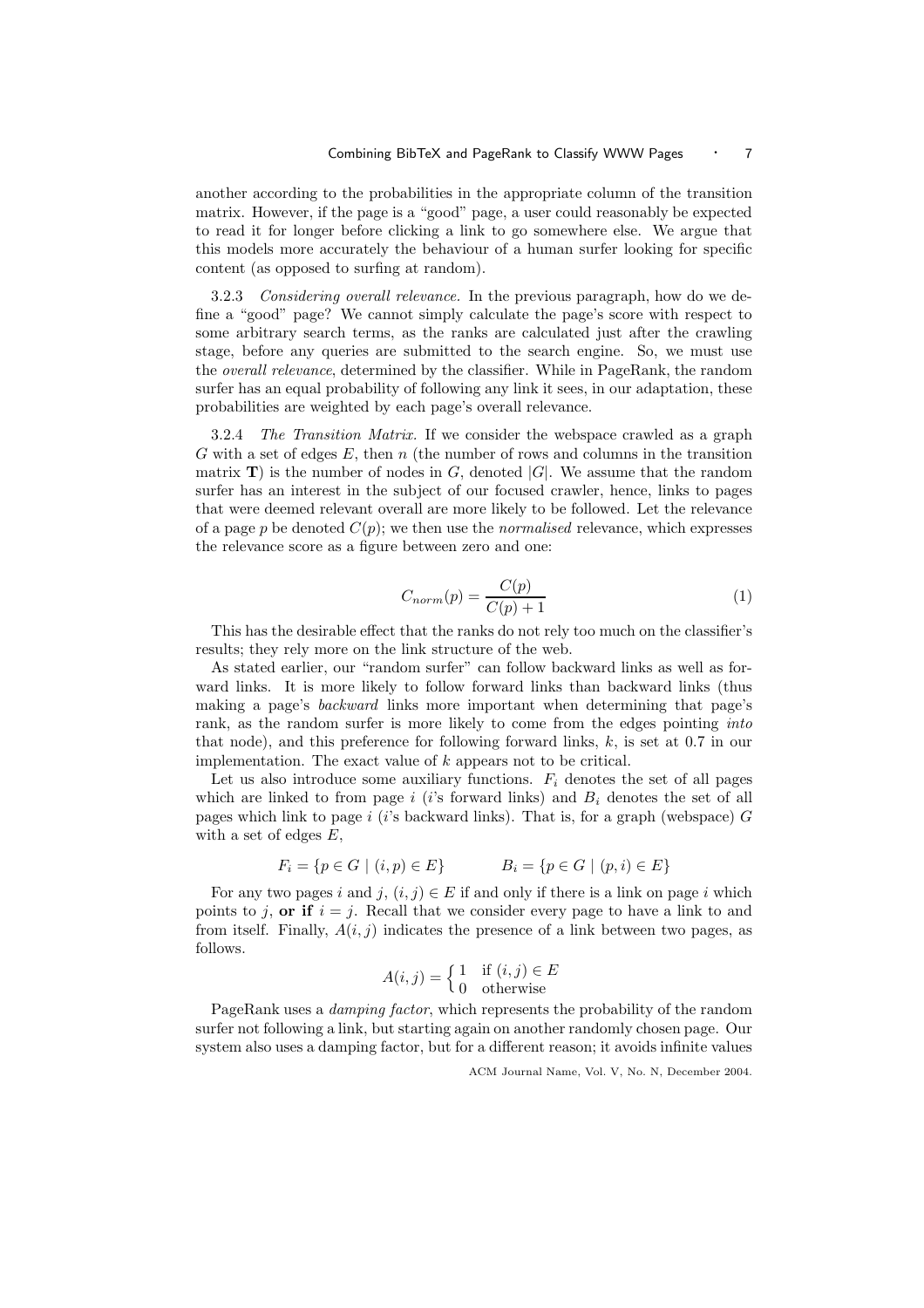when dealing with nodes which were given zero relevance. In our implementation, the damping factor  $d$  is 0.1, the same as in PageRank, and like the value of  $k$  above, its value is not critical.

So, we can now define the transition matrix  $T$  as:

$$
\mathbf{T}_{ji} = k \left( \frac{A(i,j).(d + C_{norm}(j))}{\sum_{\forall p \in F_i} (C_{norm}(p) + d)} \right) + (1 - k) \left( \frac{A(j,i).(d + C_{norm}(j))}{\sum_{\forall p \in B_i} (C_{norm}(p) + d)} \right) \tag{2}
$$

The sum of each column of  **must be 1, that is, the random surfer must always** have a defined "next move", even if that move is to follow the current page's looplink to itself.

3.2.5 Rank calculation. The ranks, as with Google's PageRank, correspond to the elements of the principal eigenvector of the transition matrix T, defined above. This can be found by calculating the steady-state probability vector r (which is a vector of ranks) such that  $\text{Tr} = \text{r}$ . This is accomplished by starting with an initial arbitrary *n*-dimensional probability vector  $p_0$ , and repeatedly premultiplying this vector by  $\mathbf{T}$ . Eventually, irrespective of  $\mathbf{p}_0$ , the vector so obtained will tend towards r with successive multiplications. So, by the equation and the ergodic theorem:

$$
\lim_{i->\infty} T^i p_0 = r
$$

we take a suitable value for infinity (10 usually gives adequate results) and produce a sufficiently accurate approximation to **r**. The sum of all the elements in **r** should be one (as it is a probability vector). However, we, as do Google, multiply each element of **r** by  $|G|$ , so that the *mean* of all the ranks is one. This means that the magnitudes of the ranks are independent of the number of pages crawled.

#### 3.3 Subject-based ranking

Recall that the classifier, as well as assigning each document an overall relevance score based on the document's relevance to the classifier's field of interest, also assigns several "category relevances" based on the document's relevance to subcategories of the classifier's field of interest, defined by the individual BibTeX bibliographies that comprise the classifier's training set of documents. Using these category relevances, we can calculate not only the rank of a document, but the individual "category ranks" calculated by considering only those pages which were considered relevant to the category in question, and using the category relevance to weight the probabilities instead of the overall relevance. This gives us a topic-sensitive PageRank system, similar to that discussed in [Haveliwala 2003].

The subject-based ranking technique brings an element of relevance (to the user's search query) into the rank, which is normally a measure only of importance.

The transition matrix for subject-based ranking is calculated in exactly the same way as in equation 2, with the following exceptions:

—The graph  $G$  contains only those nodes which were given a non-zero relevance to the category in question. The set of edges  $E$  excludes any links in which either end points to a node not in G.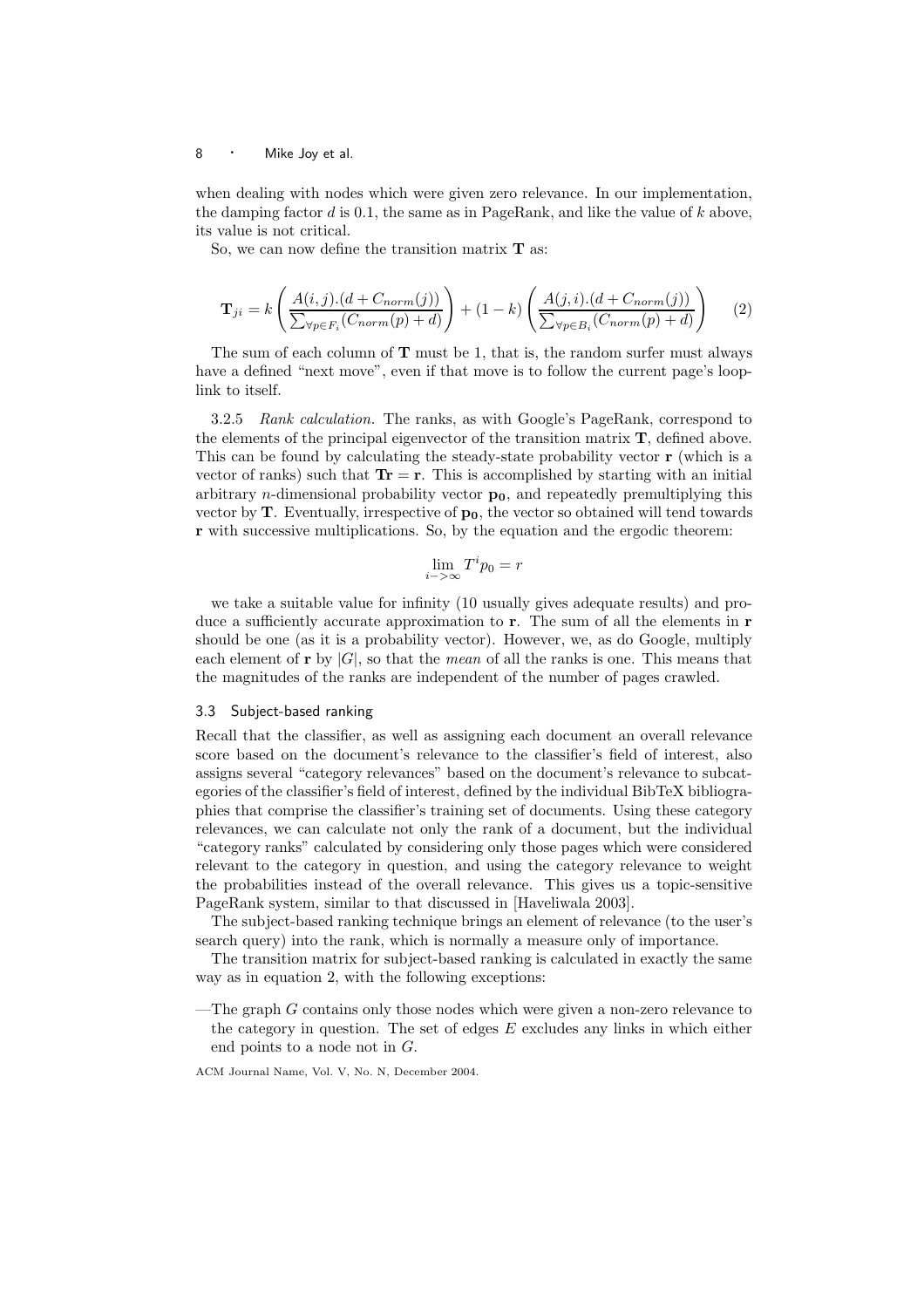—Instead of the overall relevance for a document being used to weight the probabilities,  $C_{norm}$  refers to the relevance assigned to that document for the category, rather than the overall relevance. The category relevance is normalised in the same way as in equation 1.

In this way, we can produce a rank vector for each individual category, and use these ranks instead of the overall ranks should the user select a particular category in which to focus the search.

#### 4. USING THE RANKS IN PLACING SEARCH RESULTS

When a query is submitted to the search engine, the query is processed by the query engine, which uses the information stored in the database by the crawler (for example, word frequencies for each document) to decide which documents should appear at the top of the list returned to the user. Rank alone is not an adequate means of sorting this list, as rank is a measure of importance and not of relevance; it is usually helpful if the pages returned are popular, important ones, however this is not the case if those pages bear no relevance to the topic of interest (determined by the classification graph used as the training set). On the other hand, it is not always the case that simple analysis of a page's content can determine the usefulness of the page with respect to the user's query; pages further up the hierarchy of a relevant website tend to be more useful than a page deep within the filesystem which may nonetheless contain more occurrences of the search words. Hence, a means of blending relevance and importance is required.

#### 4.1 Word and phrase counts

4.1.1 *Keyword Scores.* The crawler side of our search engine associates each distinct word in a document with a score, based on the prominence of that word in the document. Thus, there can be considered to be a function:

 $keywordscores: document \rightarrow (keyword \rightarrow score)$ 

If a word  $w$  does not appear in the document  $d$ , then its score in that document is zero, that is, (keywordscores d)  $w = 0$ . This score is calculated at the crawling stage by assigning "weightings" to certain HTML tags as follows:

| Tag                                       | Weight         |
|-------------------------------------------|----------------|
| <body></body>                             | $\overline{2}$ |
| <title></title>                           | 5              |
| <bold>, <b>, <strong></strong></b></bold> | 3              |
| <h1></h1>                                 | 5              |
| $\langle h2 \rangle$                      | $\overline{4}$ |
| $\langle h3 \rangle$                      | 3              |
| $\langle h4 \rangle$                      | $\overline{2}$ |
| <meta-keywords></meta-keywords>           | $\overline{4}$ |
| <meta-description></meta-description>     | 3              |

Table I. Hit weights for HTML tags

Every word in the document then has a weighting according to the HTML tags in which it is enclosed. In the case of nested tags, the respective weightings are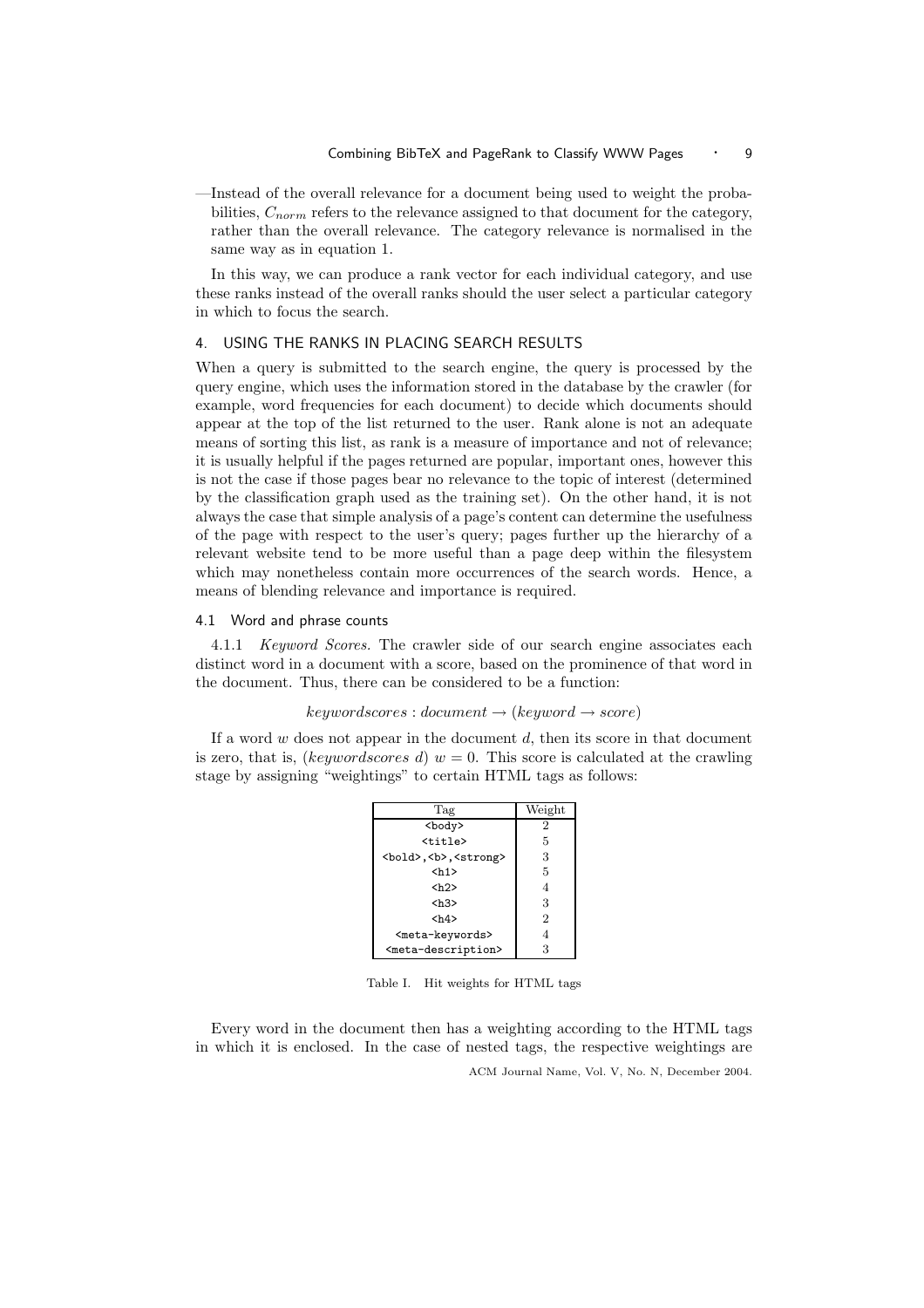summed; for example, if a word is in a <br/>  $\delta$  tag which is itself contained within the  $\delta$ body  $\delta$  tag, then that word would be given a weighting of 5. The score of a word w in a document  $d$  is then defined as the sum of the weights of all the occurrences of  $w$  in  $d$ .

So, given a document  $d$  and a search query  $q$ , we can calculate the Keyword Score Sum (KSS) as the sum of all the keyword scores of the words in  $q$  for the document d, i.e.

$$
KSS(d, q) = \sum_{i=0}^{n-1} key words cores \ d \ q_i
$$

However, we will see later that normalising this value produces better results. So, the normalised keyword score sum,  $KSS_{norm}$ , is defined:

$$
KSS_{norm}(d,q) = \frac{1}{n} \sum_{i=0}^{n-1} \frac{keywordscores \ d \ q_i}{keywordscores \ d \ q_i + 1}
$$
 (3)

4.1.2 Phrase Matching. The crawler also stores information about the position of words in the document. A particular occurrence of a word in a document is called a hit and has associated with it the position of the word in the document and its weight. The average weight of a word is simply the weighting of that occurrence of the word divided by the total number of occurrences of that word in the document.

A collection of these hits, all of which pertain to a particular word in a document, is called a bucket of hits. Every page is associated with some buckets of hits, each bucket corresponding to a word. We used an algorithm that calculates both exact and approximate phrase matches within a document, as described below.

4.1.2.1 *Exact Matches.* Let  $q = (q_1, \ldots, q_n)$  be a search keyword phrase with keywords  $q_1, q_2, \ldots$ , and the subscripts to d have an analogous meaning  $-d_1$  means the first word of the document d. Let us also define a set  $wordpos(d, q)$ , which is the set of all the word positions (natural numbers) at which the phrase  $q$  appears in the document d, where word  $d_i$  is equal to  $q_i$ . That is:

wordpos(d, q) = {i : N | (∀pos : N | i ≤ pos < n+i • pos ∈ dom(bucketedhits d  $q_{pos-i}$ ))}

So,  $wordpos(d, q)$  is the set of all word positions i at which, for all word positions pos between i and  $i + n - 1$  inclusive, it is the case that pos is an element of the domain of the set bucketedhits d  $q_{pos-i}$  — that is, the word  $q_{pos-i}$  exists at position pos in the document d.

The "exact phrase" component of the overall phrase matcher score is the sum of the average weights of all words in the document which are part of an exact phrase match.

$$
PM_{phr}(d,q) = \sum_{\forall i \in wordpos(d,q)} \sum_{j=i}^{i+n-1} bucketedhits \ d \ q_{j-i} \ j
$$

4.1.2.2 Close Matches. A "close match" of a phrase is defined as the occurrence of the phrase in the document with no more than one additional word inserted between each of the phrase words. We can define this mathematically with the help of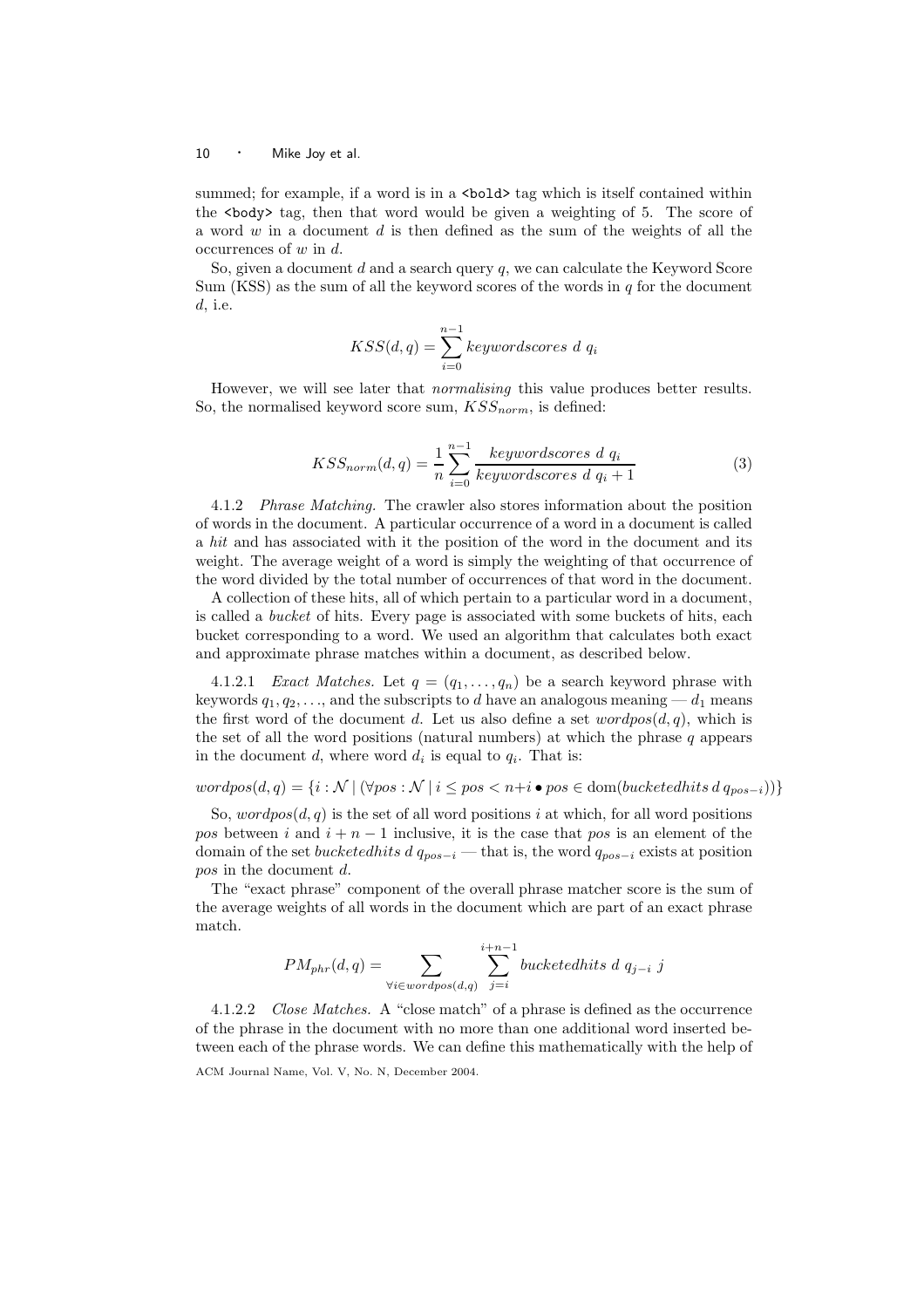some auxiliary functions. Let  $phrase(d, p)$  take a document d and a set of positions (natural numbers) p. It returns a phrase (string) s which is the concatenation of all the words in  $d$  whose positions are included in the set  $p$ , in ascending order of position number. Let  $min(p)$  return the lowest numbered element in the set of naturals p. We can now define a function closepos, analogous to the wordpos function in the exact match instance, as follows.

$$
closepos(d, q) = \{p : \mathcal{P}(\mathcal{N}) \mid phrase(d, p) = q \land
$$
  

$$
(\forall i \in p \bullet (\exists j \in p \mid j < i) \Rightarrow \exists k \in p \mid k < i \land i - k \le 2) \land
$$
  

$$
min(p) \notin wordpos(d, q)\}
$$

So, our function  $closepos(d, q)$  returns the set of all sets of positions which represent in  $d$  the phrase  $q$ , for which each position, if it is not the lowest in the set, has another position number at most two words before it. We also do not want exact phrase matches in this set, so we stipulate that the lowest position number in any of the sets in  $closepos(d, q)$  cannot be an element of  $wordpos(d, q)$ . We now express the close match component of the overall phrase matcher score as half the sum of the average weights of all those words in the document which are part of a close match. Let  $d_i$  denote the word at position i of document d.

$$
PM_{clo}(d,q) = \frac{1}{2} \sum_{\forall p \in closepos(d,q)} \sum_{\forall i \in p} bucketedhits\ d\ d_i\ i
$$

4.1.2.3 Total Phrase Matcher Score. The phrase matcher score involves the phrase match hit weights and the close match hit weights; the number of phrase and close matches, which are equal, respectively, to the number of elements in  $wordpos(d, q)$  and  $closepos(d, q)$ , and are denoted below as  $M_{phr}$  and  $M_{clo}$ ; and a pair of constants  $C_{nhr}$  and  $C_{clo}$ , which in out implementation were 8 and 4 respectively. The formula for calculating the phrase matcher score is as follows.

 $PM(d, q) = (PM_{nhr}(d, q) + PM_{clo}(d, q))(C_{nhr}M_{nhr}(d, q) + C_{clo}M_{clo}(d, q))$ 

# 5. EXPERIMENTAL RESULTS

#### 5.1 Method

In order to test our algorithms performed well (that is, returned relevant results) a comparison method was devised. For each search term supplied to the engine, the first ten results returned were examined, and the results' relevance to the search terms evaluated. Each result was then given a score of 1 if it was relevant, 0 for somewhat relevant and -1 for irrelevant. This is analogous to the method suggested in [Li and Shang 2000]; we decided to use -1 for an irrelevant result to penalise algorithms which gave many irrelevant results. While a simple three-point scoring system might seem vague, using a finer score range might introduce an element of subjectivity into the experimenter's judgement. The three-point scoring system provides a trade-off between providing an adequate range of results (as opposed to "relevant" or "not relevant") while limiting the degree of subjectivity that might inevitably be introduced by a human experimenter. Note that the experiments must be undertaken by a human being, because a computer program cannot decide the relevance of a search result to a query any more accurately and objectively than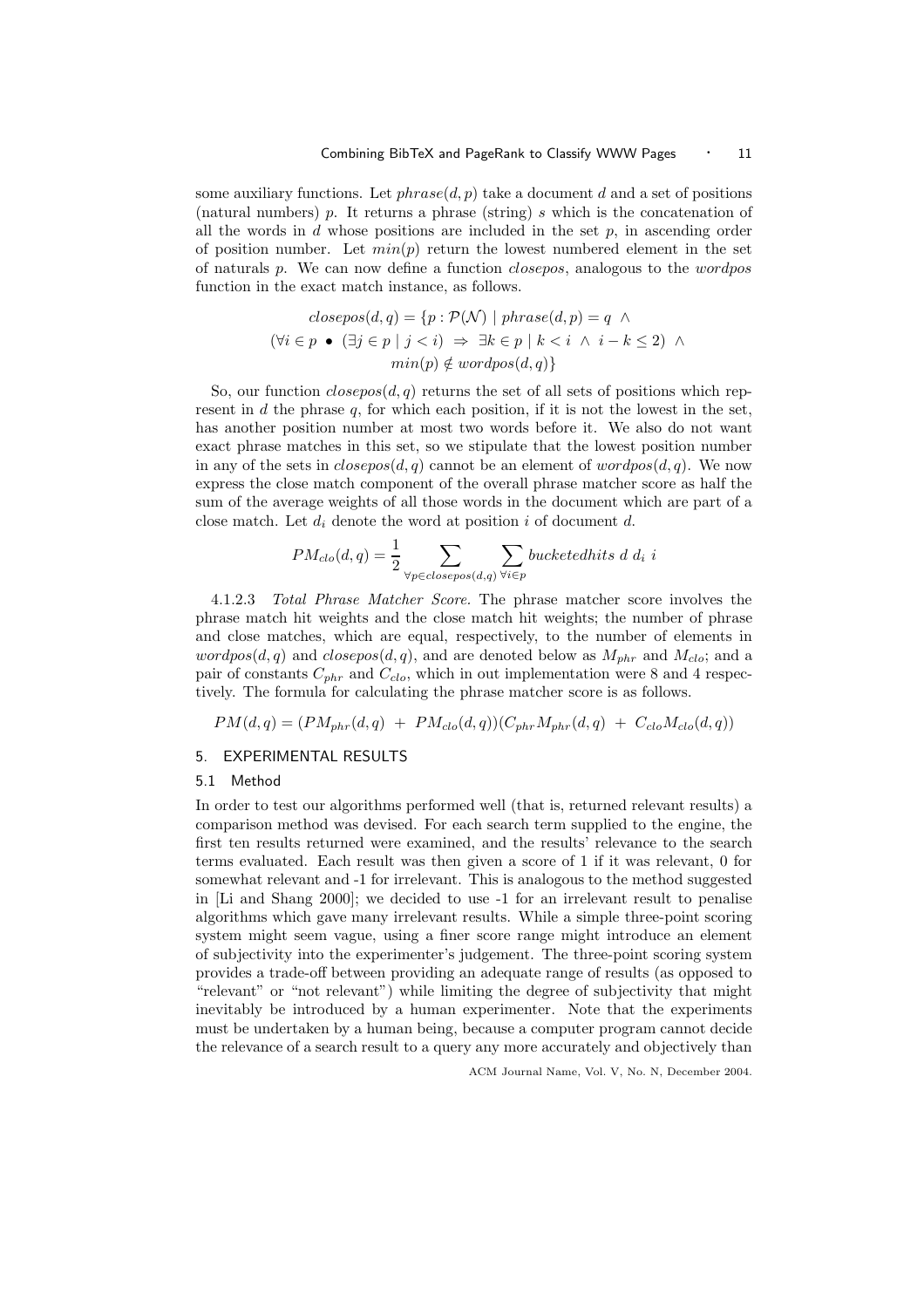a human; if it could, then we could simply use this program as our query engine. It is worth remarking that the word "relevant" is a subjective term, which depends on the experimenter, and we have not offered a specific formal definition for the term. When we evaluated the "relevance" of results to a search term, the specific question we asked was: "if I was searching for general information about the given subject, would the page have been useful?" This was a question which, for almost all cases, the experimenters were able to agree on the answer.

#### 5.2 Implementation

For each version of the algorithm we tested, eleven computer science-related search terms were used as test data, for which to examine and score the results. The first ten results for each search term were examined, and the judged scores for each search term were summed, hence each tested algorithm was assigned a judgement between -110 and 110. Although there is no guarantee that all pages in a given site will have been crawled (since the crawler chooses which links to follow), it is unlikely than an important or relevant page will have been omitted. All pages in the sites used for the experimental results presented here were crawled.

The test searches were performed on a database containing data crawled from our computer science department's website — a total of 6,489 documents.

Table II shows the scores for each algorithm. The quantities on which the results were sorted in each algorithm is shown in the left-hand column, where  $KSS$  denotes Keyword Score Sum, explained in section 4.1.1, PM denotes the phrase matcher score, and  $R$  denotes rank. The subscript  $_{norm}$  indicates that the quantity was normalised in the same way as in equation 1, so  $R_{norm} = \frac{R}{R+1}$ . For the "category" algorithm, an appropriate category was selected for each search term (if one was available) and the search limited to that category, using the appropriate category ranks instead of the overall ranks for R. The exception to this rule is  $KSS_{norm}$ , which is defined as in equation 3.

| Algorithm                                      | Score |
|------------------------------------------------|-------|
| $KSS+PM$                                       | 40    |
| $(KSS+PM) \times R$                            | 32    |
| $KSS_{norm} + PM_{norm} + R_{norm}$ (overall)  | 57    |
| $KSS_{norm} + PM_{norm} + R_{norm}$ (category) | 62    |
| Google                                         | 75    |
| Yahoo!                                         | 69    |
| Atomz                                          | q     |

Table II. Relevance judgements for the tested algorithms, alongside judgements for performing the same experiment on other search engines for comparison purposes.

#### 5.3 Comparison

The same experiments were performed on Google, Yahoo! and the search engine used by the university, provided by Atomz. The same eleven search terms were supplied to these search engines, limited only to those pages within the department's webspace. The top ten PostScript or HTML files were examined and assigned a relevance judgement as before by the experimenter; the reason for the limited range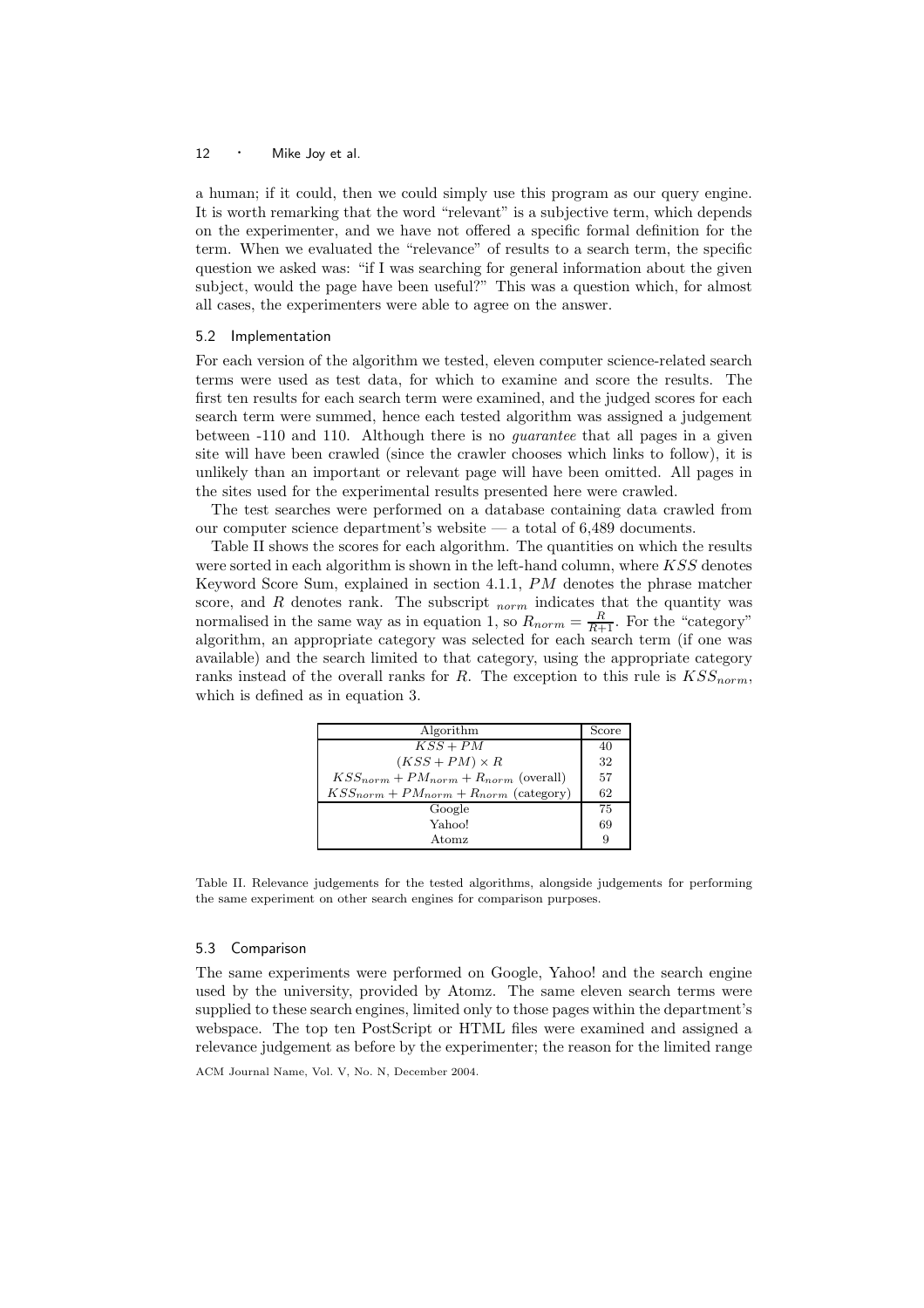of file types was to enable a meaningful comparison with our search engine, which currently only has plugins for processing those file types, although our software allows plugins for other file types to be added at a later date.

Our experimentation showed that our search engine gives reasonably relevant results. While the scores attained are not as high as the most popular search engines, they are comparable with them, and much higher than the commercially available search engine used by the university.

#### 5.4 Summary

The normalisation of the individual quantities which comprise the overall score by which the query engine orders the presented results was seen to give a better performance overall than using the raw values. From examining the results returned by each algorithm for the search terms, it became apparent that the results a user would consider most useful had reasonable keyword score sum scores for each of the search words, rather than a very high score for one of the words and low scores in the others, which is why the normalised keyword score sum (which does not allow the score of any one word to dominate over the others) was used. Additionally, normalising the phrase matcher score and the ranks had the desirable effect that very highly ranked documents were not unjustly placed above lower-ranked, but more relevant, results.

# 6. CONCLUSION

We have presented a method of automatic classification which classifies crawled documents based on the contents of BibTeX bibliography files of known category. Using an adaptation of Google's PageRank, we have constructed a focused search engine. Our adaptation of PageRank was further extended to exploit the classification method of our engine, using subject-based ranking. Experiments undertaken on our search engine using some sample search terms on the department's webspace of 6,489 URLs showed that the system performs comparably to some of the popular search engines.

### 6.1 Acknowledgements

This study is based on work originally undertaken by Ian Burnett, Hristo Djidjev, Mike Joy and Andrew Twigg, who conceived the original designs for the classification and ranking algorithms presented in this paper.

# A. CLASSIFICATION ALGORITHM

The following constants are used to refine the output of the classification by changing the threshold levels; if, for example, the score given to an entry is lower than Min BibEntry Score, then that entry is not considered further.

- $-Min$ Keyword\_Score
- —Min BibEntry Score
- $-Min_B$ *ibliography* Score
- —Min Document Score

Map L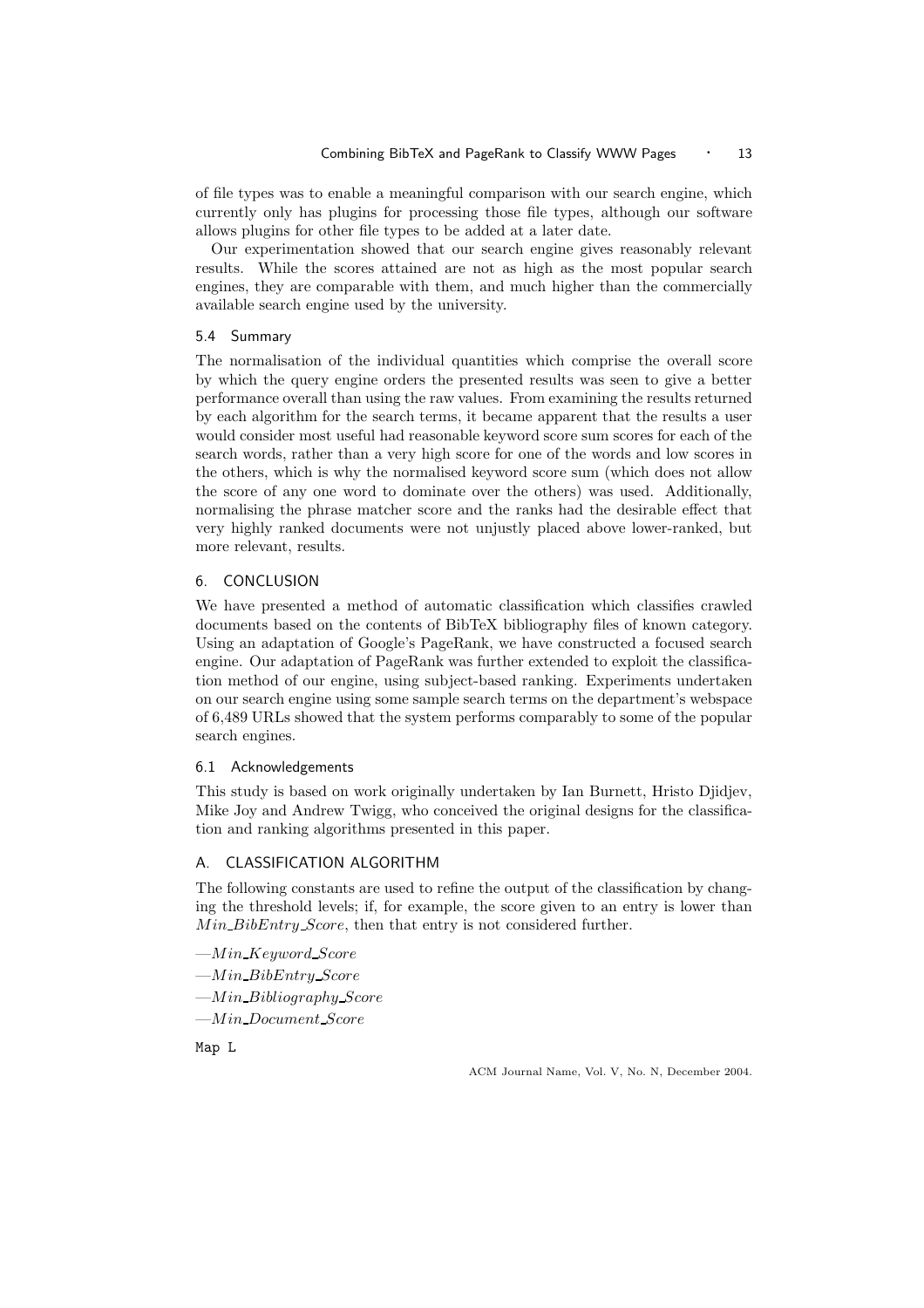```
14 · Mike Joy et al.
For each Keyword k in bHits
 Find the corresponding Bibkeyword bibKey in bibGraph
 If bibKey = null, skip to the next k
   For each neighbour of bibKey (ie all the phrases containing
bibKey)
      count = L.get(phrase)If count = null
       L.put(phrase,1)
     Else
       L.put(phrase,count+1)
   END
 END
END
Set all of the scores and counts for every element in bibGraph to 0.
Set K,B
For each Phrase k in L
 count = Count of k
 If count >= Number of words in k
   Use Phrase Matching Algorithm (see section)
   k.score = score from Phrase Matching
 If Number of Phrase Matches >= Min_Keyword_Score
   Add k to K
 END
END
For each Keyword k in K
 For each BibEntry b containing k
   b.score = b.score + (k.score * k.degree)
(The degree of k is the number of neighbours that the node has)
   b.count = b.count + 1If b.count >= Min_BibEntry_Score
      Add b to B
 END
END
docScore = 0
For each BibEntry b in B
 For each bibliography bb containing b
   bb.score = bb.score + b.score
   docScore = docScore + b.score
   bb.count = bb.count + 1if bb.count >= Min_Bibliography_Score
```